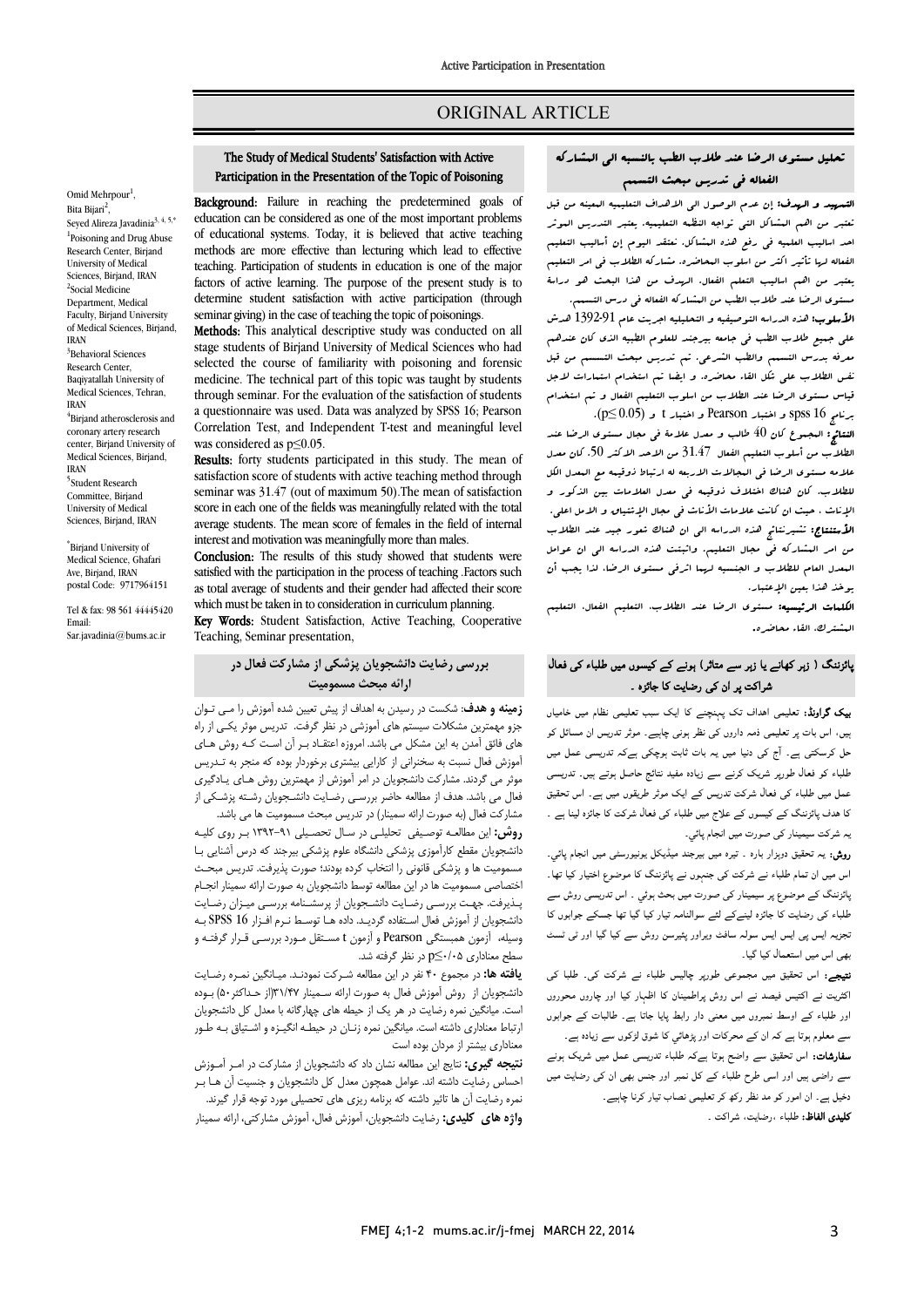$\overline{a}$  $\overline{a}$ 

### **INTRODUCTION**

 Learning is a process in which the knowledge and information of a person are increased or the person is important job of medicine (which is saving people's lives) effective ,active, and permanent learning is of considerable importance for the students of this major with which they can guarantee their scientific and professional success and predetermined educational goals can be considered as one of the major problems of educational systems which can be overcome through effective teaching(3).Creating a proper atmosphere for increasing learners' participation in the effective teaching specially from the viewpoint of the trained to be able to do a practical skill(1).According to the also the health of the society(2).Failure in reaching the process of learning is one of the most important criteria of learners(5-3).

 Although the new methods of teaching are invented and planned in recent decades, lecturing is still the most in Iran .In the method the transfer of the information is one sided and is done only by the teacher, in this method the teacher is the only active speaker in the class and the advantages of this method include easy planning ,presentation of large amount of material in a short time, and presenting for a large population of learners .On the other hand, there are disadvantages such as learners' being passive, boring process or dating, and the decrease of the necessity of lecturing according to the development of new popular teaching methodology in higher education system learner is just the receiver and passive. The major passive, boring process of teaching ,and the decrease of the educational technologies(6.

 Although the role of lecturing cannot be ignored in the process of learning but in recent years a lot of attempts have methodologies which have been in accordance with the improvements of information technology (7).The emphasis of most of these new educational teaching methodologies is using active learning such as participation of learners in the using active learning is an effective learning methodology which leads to greater and faster learning, problem-solving skills and critical learning, longer maintain of data, increase of tendency to team-work, and increase of satisfaction of been done in the case of improving the teaching-learning process of learning. Educational researchers believe that learners (12-8).

In the present study after the teaching of the general topics of poisoning by the instructor, the technical part of the topic which studies poisons one by one separately has been adignt unough active participation of the rearriers. The goal<br>of the present study is the determination of the satisfaction medical students' satisfaction with active participation taught through active participation of the learners. The goal (seminar) in the teaching of the topic of poisoning.

#### **METHODS**

 This descriptive-analytical study has been conducted during 2012-2013 on all stages of Birjand University of Medical Sciences who had selected the course of Getting Familiar with Poisonings and forensic Medicine (40 participants).In presented through seminar by the students. In the first sessions the general information of the topic of Poisoning this study the topic of Familiarity with poisonings has been

 specialist in the class. Then for the technical study of the method of getting poisoned by each poison (such as Amphetamines, Alcohol, and etc.) the educational case was planned which included the presentation of the patient ,evaluation method, and the actions performed for the patient, how to reach the clinical diagnosis, and treatment points of that material. After the end of the general points of the topic, the goals of the educational cases were presented<br>to volunteer students for giving a seminar were presented by a forensic medicine and poisoning planned which included the presentation of the patient to volunteer students for giving a seminar.

 For each session two students were assigned to give the seminar (there were totally 15 sessions for this part), volunteer students were told that the educational material they were given was just the general parts and they were responsible for getting the complete information from reliable written or electronic sources. As these activities included a part of the score of class activities of the ູ່ part).Volunteer students were told that the educational students, because of research ethics the students who did not tend to give a seminar were assigned other jobs, so that they could get the class activity score as well.

 For the determination of the satisfaction of students with the active teaching methodology through seminar, 10 questions and four fields including better comprehension of poisonings(question 1),internal interest and motivation( questions 3 and 4),learning (questions( 7,8,9, and 10) and the relationship of teacher and student Likert's 5 rank scale from completely agree ( with the score of 5) to completely disagree (score of 1) .Thus the minimum and maximum satisfaction score were 10 and 50. The content validity of the questionnaire was confirmed Internal Department. The reliability of the tests , in Jafari's study was confirmed through test retest method  $(r=0.78)$ . Demographic information such as gender, total average, the score the student expected to get, and giving or not giving a<br>continuum collected in a constate quation prime questionnaires of Jafari's study were used which included (questions 5 and 6).The Answers were classified based on through a survey of the opinions of faculty members of the seminar was collected in a separate questionnaire.

 After data collection, it was analyzed by SPSS 16.For descriptive statistics, data was analyzed through frequency distribution test. For the study of the correlation of the data Pearson Correlation Test and Independent T-test were<br>used Theoremificance level was  $D \le 0.05$  used. The significance level was  $P \le 0.05$ .

#### **RESULTS**

40 students participated in this study.24 were female (60%)

 $\overline{a}$ 

| Table 1. The score of student satisfaction with<br>active teaching methodology in each of the fields<br>under study |                                |  |  |  |  |
|---------------------------------------------------------------------------------------------------------------------|--------------------------------|--|--|--|--|
| fields                                                                                                              | satisfaction<br>score mean(SD) |  |  |  |  |
| better understanding of the poisonings                                                                              | 3.28(1.3)                      |  |  |  |  |
| internal interest and motivation                                                                                    | 6.07(2.34)                     |  |  |  |  |
| Learning                                                                                                            | 12.4(4.1)                      |  |  |  |  |
| the relationship of teacher and student                                                                             | 6.65(2.55)                     |  |  |  |  |

٦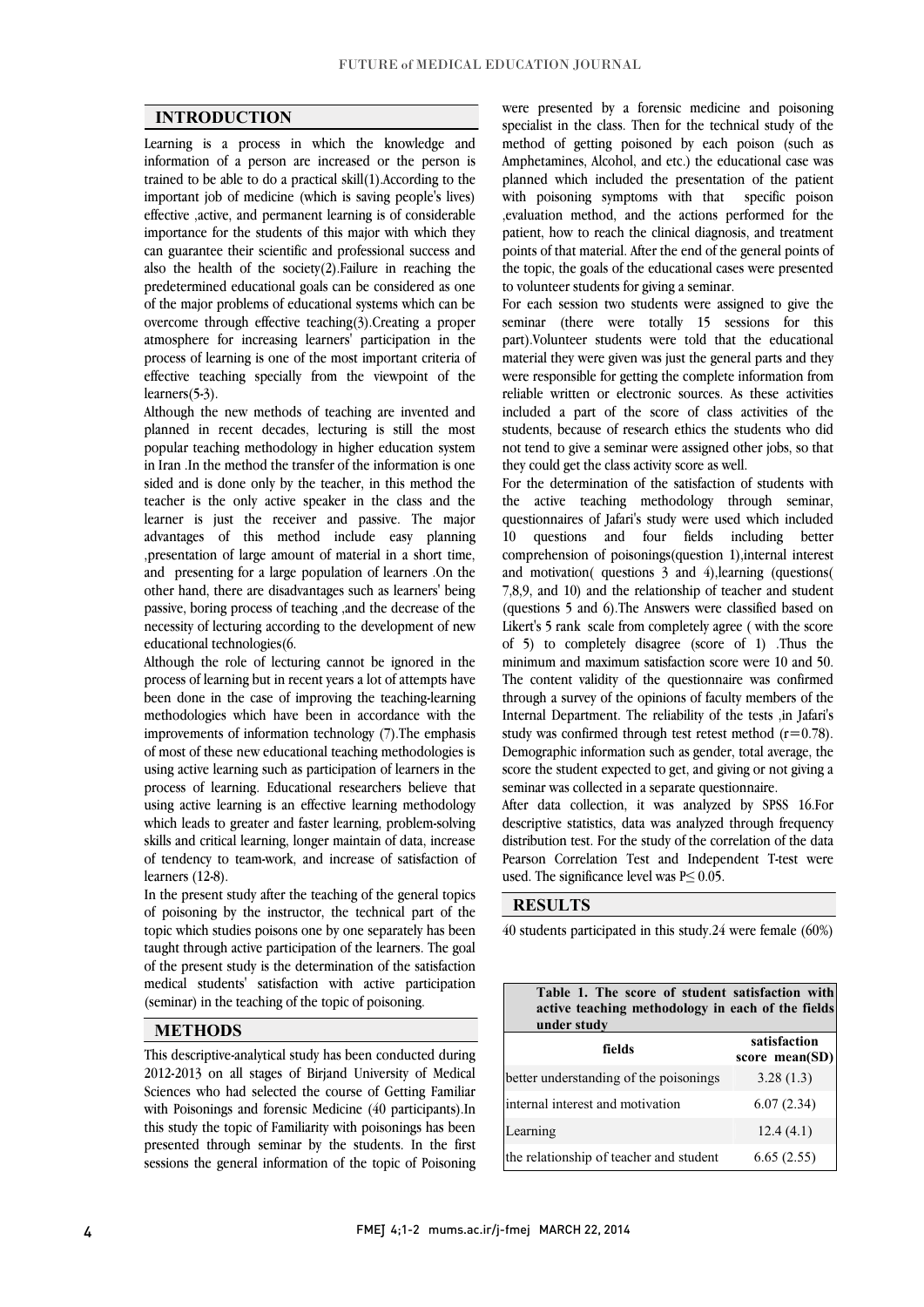and 16 were, ale (40%).The mean of average score of participants was 16.20(the minimum was 12, and the maximum was 18 and standard deviation was 1.39).29 students (72.5%) gave a seminar.

students (/2.5%) gave a seminar.<br>The average of satisfaction score of participants with active learning methodology through seminar was  $31.47 \pm 10.22$  (the minimum was 10, and the maximum was 50).The mean of each one of four fields has been shown in table 1.Table 2 shows the frequency of the replies to each item.

 The study of the relationship of the mean of score of each field with the total average of the students showed that in the fields of better comprehension of poisonings, internal interest and motivation, learning and the relationship of the 0.884, 0.860, 0.935, and 0.854 respectively which has been complete information in the case of students with the total average of satisfaction score and average score of each field. teacher and student the correlation coefficient have been statistically meaningful in all cases. Table 3 shows the

| Table 2: The frequency of agreement of students with the method of teaching                                                                              |                             |               |              |                         |                                |  |
|----------------------------------------------------------------------------------------------------------------------------------------------------------|-----------------------------|---------------|--------------|-------------------------|--------------------------------|--|
|                                                                                                                                                          | Completely<br>agree<br>N(%) | Agree<br>N(%) | Null<br>N(%) | <b>Disagree</b><br>N(%) | Completely<br>disagree<br>N(%) |  |
| This methodology makes it easier to comprehend the<br>topic.                                                                                             | 7(17/5)                     | 14(35)        | 7(17/5)      | 7(17/5)                 | 5(12/5)                        |  |
| This methodology is better than lecturing for the<br>teaching of the topic of poisoning.                                                                 | 8(20)                       | 10(35)        | 5(12/5)      | 11(27/5)                | 6(15)                          |  |
| This methodology has increased my motivation for<br>the learning of this course.                                                                         | 5(12/5)                     | 8(20)         | 12(30)       | 11(27/5)                | 4(10)                          |  |
| This methodology has made me more interested to<br>attend the class.                                                                                     | 6(15)                       | 11(27/5)      | 11(27/5)     | 5(12/5)                 | 7(17/5)                        |  |
| This methodology increases the sincerity of the<br>teacher and student.                                                                                  | 10(25)                      | 12(30)        | 8(20)        | 3(7/5)                  | 7(17/5)                        |  |
| This methodology increases the sincerity of the<br>students.                                                                                             | 9(22/5)                     | 10(25)        | 10(25)       | 5(12/5)                 | 6(15)                          |  |
| This methodology increases inside and outside class<br>group discussion.                                                                                 | 4(10)                       | 12(30)        | 6(15)        | 12(30)                  | 6(15)                          |  |
| With this methodology the relationship of the<br>science of poisoning, diagnosis, and treatment is<br>better comprehended                                | 7(17/5)                     | 15(37/5)      | 5(12/5)      | 8(20)                   | 5(12/5)                        |  |
| The relaxing atmosphere of the class improved my<br>learning.                                                                                            | 4(10)                       | 16(40)        | 7(17/5)      | 9(22/5)                 | 4(10)                          |  |
| With this methodology, trying to find articles related<br>to the topic was useful in the better understanding<br>and I learned a lot from my classmates. | 3(7/5)                      | 17(42/5)      | 5(12/5)      | 9(22/5)                 | 6(15)                          |  |

#### l **Table 3. The relationship of the total average of students with the total mean of satisfaction score and mean of**   $\overline{a}$ **the score of each field**

| The relationship of total average with                                       | <b>Relation</b>                           |  |  |  |
|------------------------------------------------------------------------------|-------------------------------------------|--|--|--|
| the mean of total sore of satisfaction                                       | Pearson correlation coefficient $(0/031)$ |  |  |  |
|                                                                              | Significance level $(0/845)$              |  |  |  |
| better understanding of the poisonings                                       | Pearson correlation coefficient (0/884)   |  |  |  |
|                                                                              | Significance level $(0/0006)$             |  |  |  |
| internal interest and motivation                                             | Pearson correlation coefficient (0/860)   |  |  |  |
|                                                                              | Significance level $(0/0006)$             |  |  |  |
| learning                                                                     | Pearson correlation coefficient (0.935)   |  |  |  |
|                                                                              | Significance level $(0/0006)$             |  |  |  |
| the relationship of teacher and student                                      | Pearson correlation coefficient (0/854)   |  |  |  |
|                                                                              | Significance level $(0/0004)$             |  |  |  |
| With the significance level of $n<0.05$ the relationship has been meaningful |                                           |  |  |  |

With the significance level of p≤0.05 the relationship has been meaningful.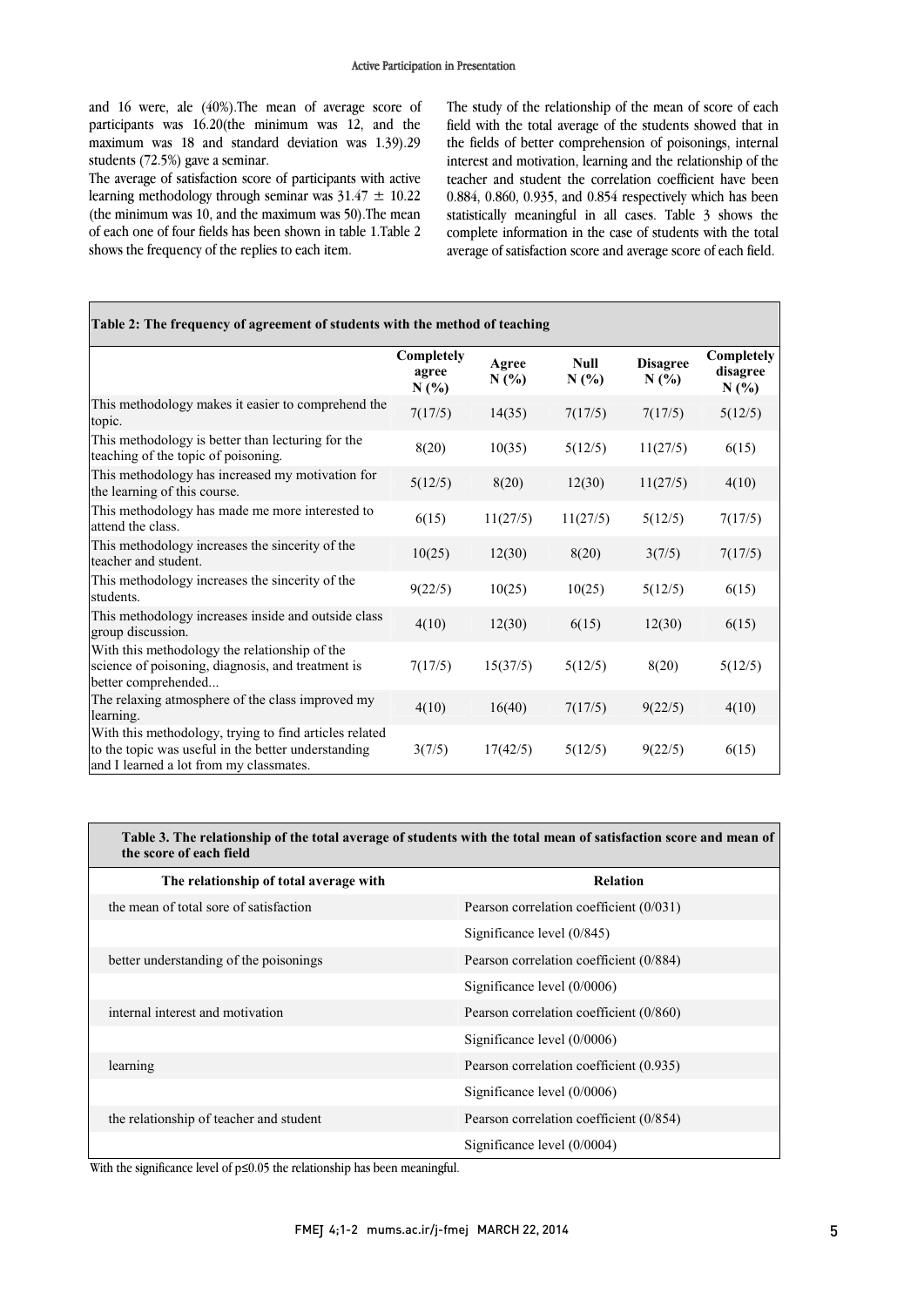The mean of total score of students' satisfaction did not have a meaningful relationship with their gender  $(p=0.19)$ . In the study of the relationship of the mean score of each field with students' gender ,the results showed that just in meaningful difference between the two genders and the mean score of females had been significantly higher than males (6.75 against 5.06,  $p = 0.028$  and  $t = 2.30$ ). Table 4 males (6.75 against 5.06,p=0.028 and t=2.30).Table 4 shows the complete information in the case of the relationship of gender and mean score of students' the field of internal interest and motivation there was a satisfaction and the mean score of each field.

 The examination of the relationship of giving a seminar with the mean score of student satisfaction and the mean score of each field none of the results have been meaningful.

### **DISCUSSION**

 This descriptive analytical study was conducted with the aim of the examination of medical students' satisfaction with active participation (through giving a seminar) in teaching of poisonings through lecturing, for the teaching of the topic of poisoning with each substance first a case was prepared based on reliable courses such as patient presentation with the symptoms of poisoning with that patient ,the method of getting to the clinical diagnosis and treatment points .There were two cases for each session and the provided data for each poison was given to the presenter before the class. After giving an the seminars , the<br>satisfaction of students was assessed through a questionnaire which was used in Jafari's study .The results of this study showed that the mean score of students' satisfaction with the active learning methodology through relationship of the score of each one of the fields of satisfaction with the total average of students the results the topic of poisoning. After the teaching of general points special poison, evaluation method and steps taken for the presenter before the class. After giving all the seminars ,the seminar was 31.47 (out of 50).In the study of the

 showed that in the fields of better understanding of poisonings, internal interest and motivation ,learning ,and the relationship of teacher and student the correlation coefficient has been 0.884, 0.860, 0.935, and 0.854 respectively which have been statistically meaningful.

respectively which have been statisticany meaningiti.<br>The results of this study were in accordance to the results of Azadbakht's study and showed that active learning method and presenting the topics by students through Power Point creates motivation ,lively atmosphere ,and enjoying teacher not being the only speaker, liveliness of the class ,participation of the students, and searching and asking about the incomprehensible parts, presenting the new topics by the students increased the motivation and interest traditional method(15,4).In Mehdizadeh et al.'s study ,most of the medical students in the group of learning anatomy through problem-solving believed that this teaching methodology increased their interest and enthusiasm for study of Najafi et al. it was shown that involving the students in the classroom and preparing the class for group discussion are the factors of effective learning from the viewpoint of medical students and students expected the instructors to create an active question and reply atmosphere in class  $(17/4)$ learning(14).Noroozi et al. showed that factors such as of nursing and surgery room students in comparison to the learning and studying more about the topic(16). In the atmosphere in class (17, 4).

 In accordance with the results of this study in Jafari's study in the case of the comparison of lecturing and eclectic the case of satisfaction of medical students in biochemistry in the eclectic group showed that students prefer this method to lecturing and believed that eclectic method in the teaching of biochemistry increased motivation, interest, comprehension of biochemical mechanisms and the relationship of biochemistry with the diagnosis and methodologies ,according to the viewpoints of students in and student comprehension ,it also facilitated the

Ξ

| Table 4. The relationship of students' gender with the total mean sore of satisfaction and mean score of each<br>field |        |            |                 |  |  |
|------------------------------------------------------------------------------------------------------------------------|--------|------------|-----------------|--|--|
|                                                                                                                        | Gender | Mean score | <b>Relation</b> |  |  |
| The mean of total score of satisfaction                                                                                | Female | 33/20      | $t=1/32$        |  |  |
|                                                                                                                        | Male   | 28/87      | $p=0/19$        |  |  |
| Better understanding of poisonings                                                                                     | Female | 3/33       | $t=0/34$        |  |  |
|                                                                                                                        | Male   | 3/19       | $p=0/73$        |  |  |
| Internal interest and motivation                                                                                       | Female | 6/75       | $t=2/30$        |  |  |
|                                                                                                                        | Male   | 5/06       | $p=0/028*$      |  |  |
| Learning                                                                                                               | Female | 13/04      | $t=1/21$        |  |  |
|                                                                                                                        | Male   | 11/43      | $p=0/23$        |  |  |
| The relationship of teacher and student                                                                                | Female | 6/87       | $t=0/67$        |  |  |
|                                                                                                                        | Male   | 6/31       | $p=0/50$        |  |  |
| * Significance level has been $p \le 0.05$ and the relationship has been meaningful.                                   |        |            |                 |  |  |

Ξ